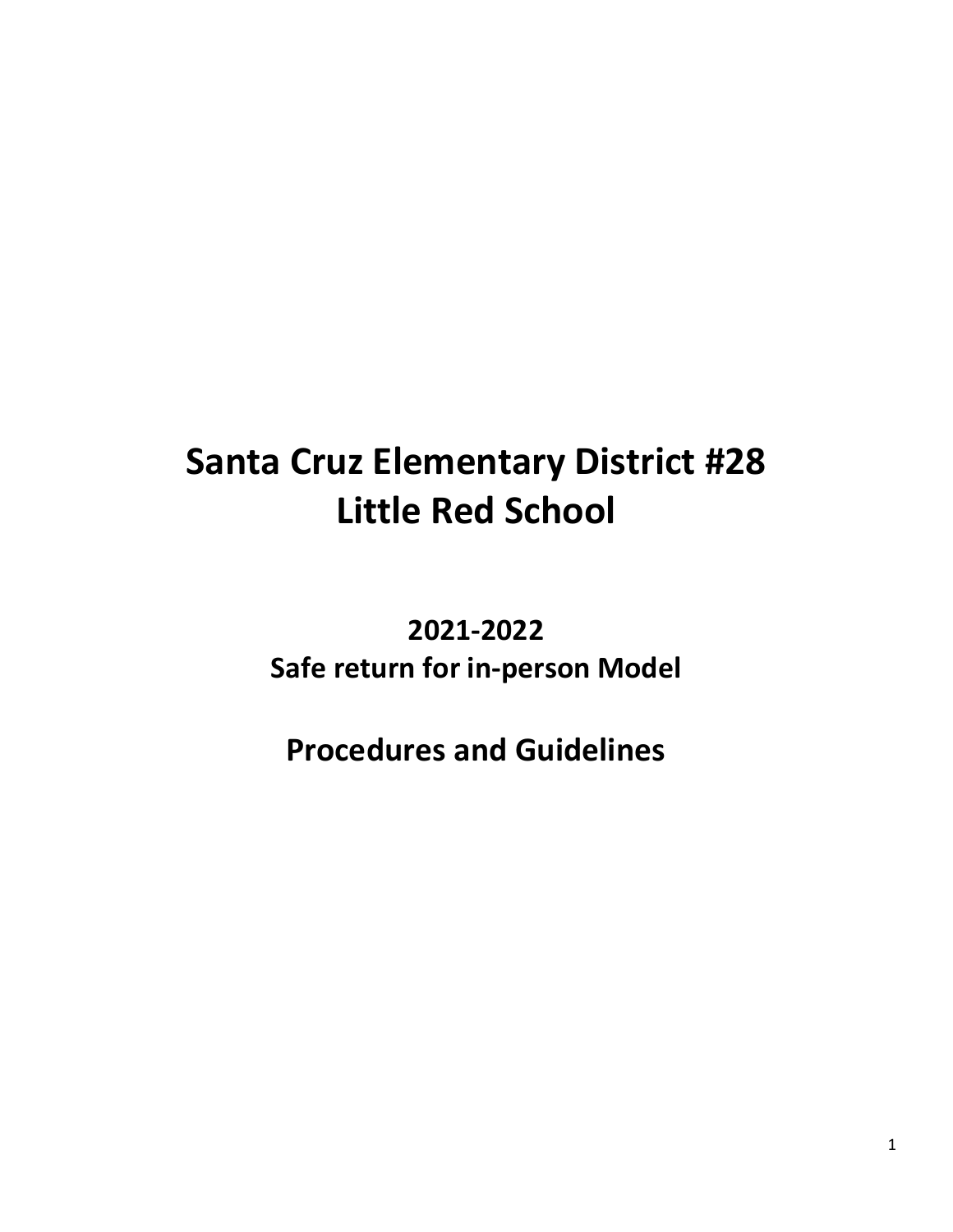## **Santa Cruz Elementary District #28 Little Red School School year 2021-2022**

Santa Cruz Elementary District #28 will follow the CDC (Center for Disease Control [https://www.cdc.gov/\)](https://www.cdc.gov/) behaviors for schools in an effort to help reduce the spread of COVID-19 and the safety of our students, staff, and families.

#### **Santa Cruz Elementary District #28 will safely return to in person school model four days a week with an online self-paced option for those that would like to continue on a 10-month distant learning program for the school year 2021-2022.**

Although we will no longer offer a hybrid remote learning option, it is important to us that families have a choice for their unvaccinated children.

#### **For the 2021-2022 school year, families can choose between:**

- Traditional, in-person four-day instruction
- 10-month self-paced online Program

#### **The 10-month online program is a full-time, online learning program from home that offers:**

- Four days per week-7 hours a day
- Self-paced learning (different from the curriculum utilized at school)
- Parent led instruction and supervision required in order for students to complete all assignments on time
- Limited direct interactions with a teacher
- Chromebooks will be provided to students

*Please call the school directly if you are interested in learning more about this option and/or registering your child.*

#### **All CDC Prevention Strategies to Reduce Transmission of SARS-CoV-2 in Schools will be highly recommneded by Santa Cruz Elementary District #28.**

The key CDC prevention strategies are essential to safe delivery of in-person instruction and help to prevent COVID-19 transmission in schools:

- 1. Universal and correct use of [masks](https://www.cdc.gov/coronavirus/2019-ncov/community/schools-childcare/cloth-face-cover.html) in classrooms for everyone in the room as all children are not vaccinated
- 2. [Physical distancing](https://www.cdc.gov/coronavirus/2019-ncov/prevent-getting-sick/social-distancing.html) of at least 3 feet
- 3. Regular Handwashing [and respiratory etiquette](https://www.cdc.gov/handwashing/when-how-handwashing.html)
- 4. [Cleaning](https://www.cdc.gov/coronavirus/2019-ncov/community/clean-disinfect/index.html) and maintaining healthy facilities
- 5. [Contact tracing](https://www.cdc.gov/coronavirus/2019-ncov/php/open-america/contact-tracing-resources.html) in combination with isolation and quarantine
- 6. No sharing of food items.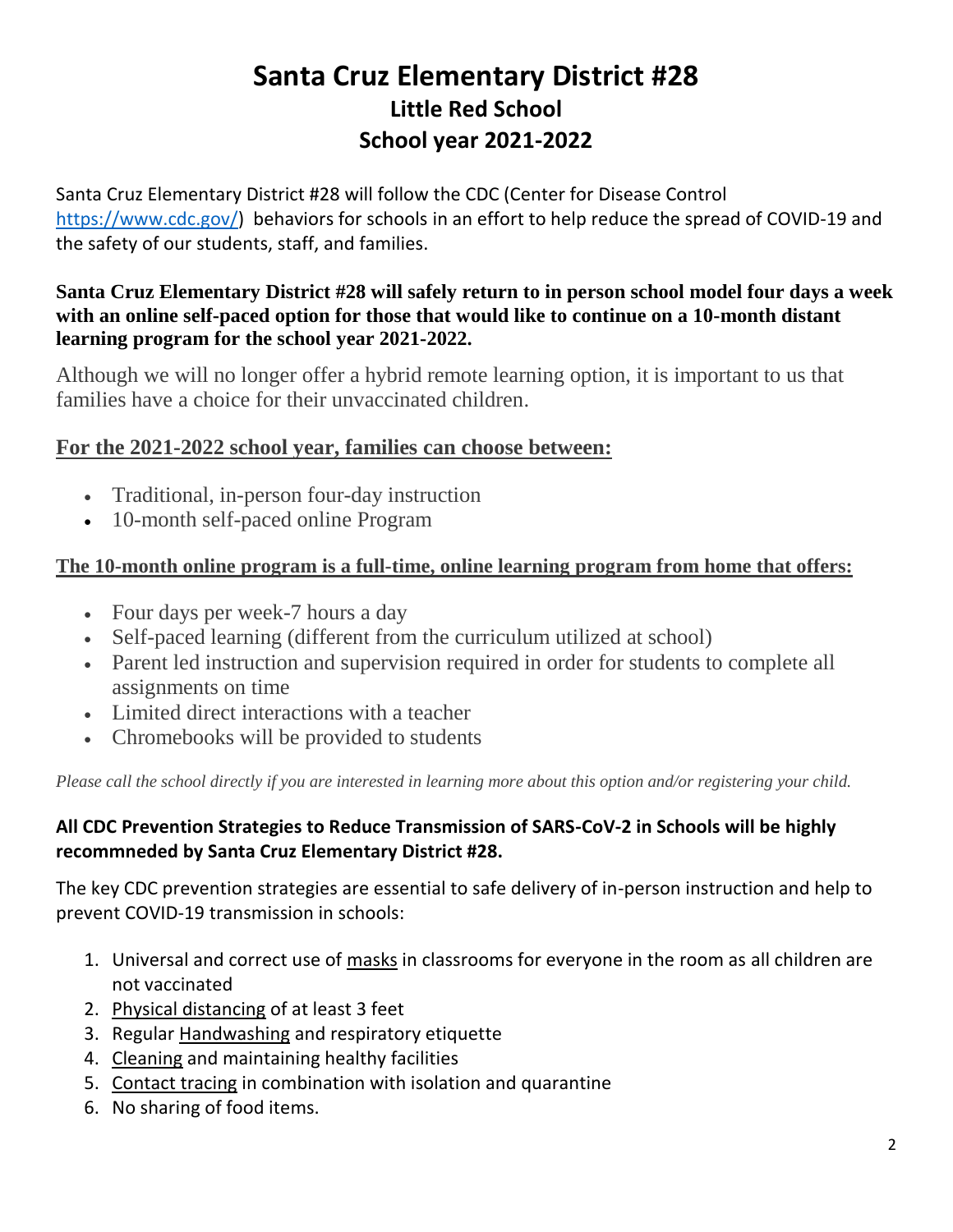## **Universal and correct use of masks highly recommneded**

**Core principle for masks:** Children under the age of 12 have not been given the choice to be vaccinated and **in order to protect students, masks are highly recommended to be worn at all times inside the classrooms by students and staff.**

Facial masks are highly recommended when students are in the classrooms to help reduce the spread of COVID to children.

- **Mask are highly recommended** for all students, teachers, and staff to set the expectation that people need to use masks in the classrooms.
- **Mask use will be highly recommended on school buses**.

## **Physical distancing**

**Core principles for physical distancing:** Student desks will be at least **3 feet apart when possible** and continue to use desk shields.

- Nonessential furniture will be removed and changes made to classroom layouts to maximize distance between students.
- Desks will be faced in the same direction, desks shields will be placed on student desks, where possible.
- As allowable per number of students on the bus, children will sit with siblings and windows will be open to improve ventilation when it does not create a safety hazard.

### **School safety Guidelines**

#### **Drinking Fountains**

Students and staff will need to bring their water bottles labeled with their names from home. Students will be allowed to have water bottles with them in the classrooms to ensure proper hydration and reduce the spread of the infection by limiting the use of drinking fountains at school.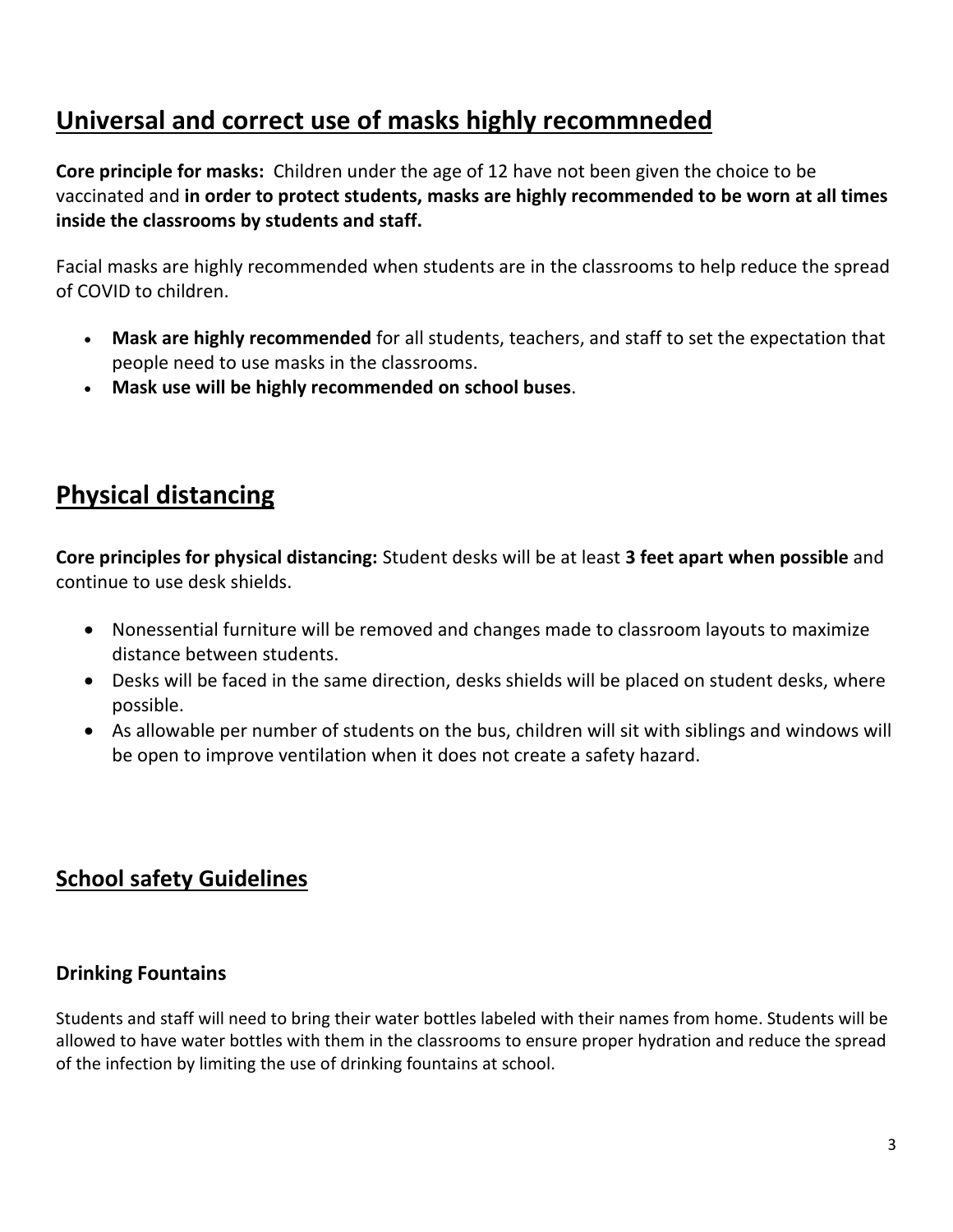#### **Specialized Classes**

Some classes, such as science labs, PE, SPED, Title 1, and others, may require alternative lesson plans to limit contact and the sharing of supplies, and to reduce the spread of respiratory droplets.

#### **Physical Education**

The overarching goal of physical education is to ensure that school-aged youth become physically literate individuals who possess the skills, knowledge and dispositions to lead physically active lives. The development of physically literate students provides educators with significant flexibility. The following student safety considerations can ensure the continued development of students' physical literacy:

● Designate separate areas in open spaces; use floor marking in teaching spaces (student sections/workstations).

● Workstation equipment set-up should consider strategies for social distancing throughout activity.

#### **Classroom layout**

- For all grades, mark classroom floors with adhesive tape to indicate where individual desks/workspaces will be located. Mark classroom spaces to specify where students need to stand to wait for teacher help, washing hands, and or using trash cans.
- Desks will have protectives separating shields and be positioned to face the same direction rather than facing each other. Desks must be used in all classrooms.

#### **Bathrooms**

Only one student at a time should be allowed to use the bathroom. Students must wash their hands before returning to the classroom and posters reminding students of proper hand washing techniques will be posted in all bathrooms.

#### **Shared Objects**

• sharing of items that are difficult to clean or disinfect is not allowed. Students should not be sharing, pencils, crayons, scissors, any classroom supplies and/or snacks/lunches. Avoid sharing electronic devices, toys, books, and other games or learning aids.

- Keep each child's belongings separated from others' and in individually labeled containers, cubbies, or areas.
- If supply and equipment must be used by one group of children, clean and disinfect between use.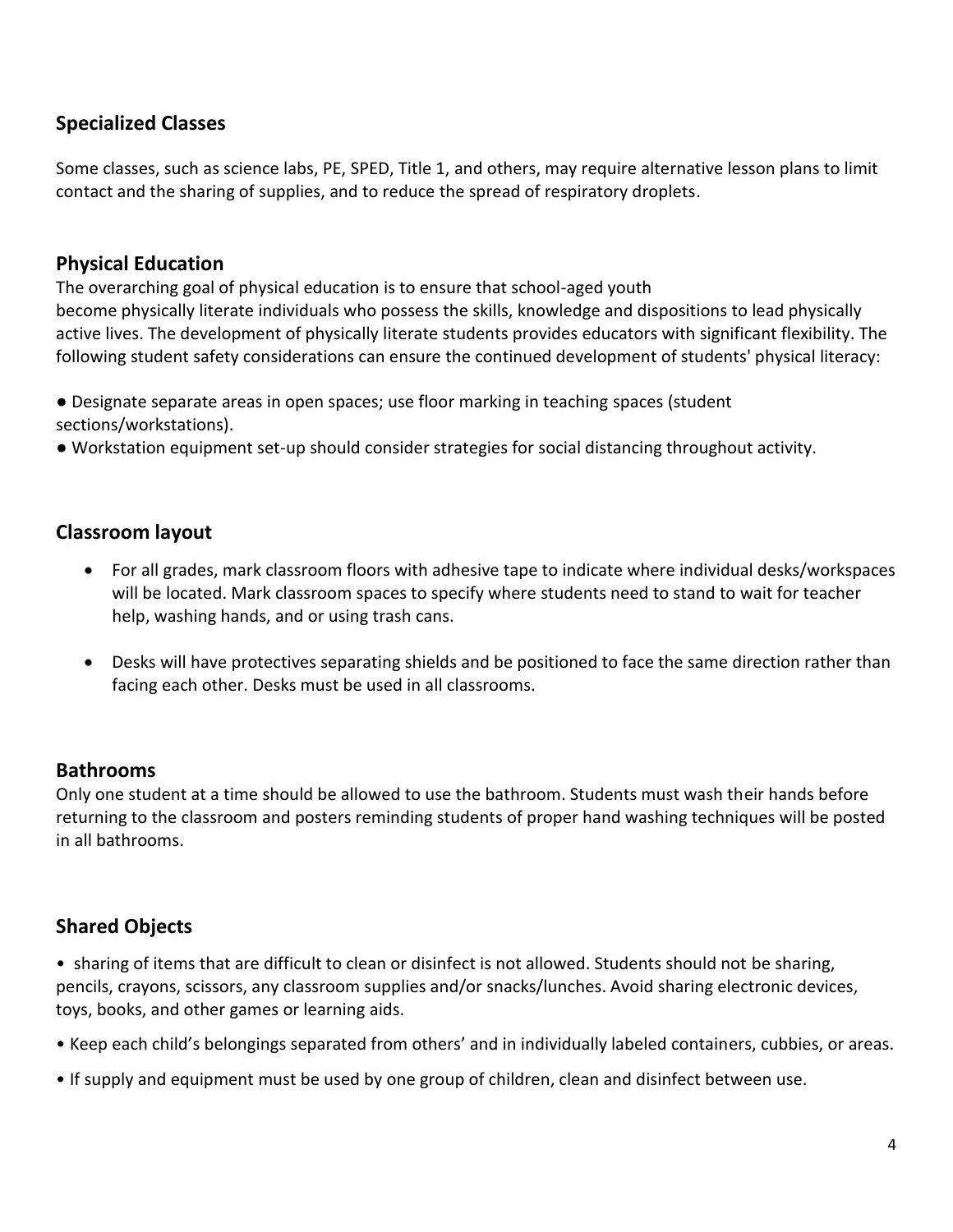#### **Hand Washing**

All students and employees are required to wash their hands with soap and water for at least 20 seconds upon entering the classroom and or work spaces; if for some reason water is not available use hand sanitizer with at least 60% alcohol at the following times:

- upon arrival at school (use hand sanitizer if there is no sink in the classroom),
- after being outside for physical activity,
- before and after lunch,
- prior to leaving school for home, and
- after sneezing, coughing, or blowing nose.

#### **Cleaning and Disinfection**

- Daily cleaning and disinfecting of all frequently touched surfaces in work areas, such as door handles, sink handles, sharpeners, chairs, toilets, drinking fountains, playground equipment, and desks will be cleaned daily during regularly scheduled time frames and at the end of each school day.
- Once a week deep cleaning will take place in every single school room on campus using a sprayer disinfecting machine.
- All employees are required to clean and disinfect their desks when they arrive at work and just before leaving work.
- All computers must be disinfected after/before each use.

#### **Adequate Supplies**

Santa Cruz Elementary District z#28 will support healthy hygiene behaviors by providing adequate supplies, including soap, hand sanitizer with at least 60 percent alcohol for staff and students, paper towels, tissues, masks, and no touch trash cans.

*\*Janitorial staff will receive detailed schedules for increased cleaning of surfaces and bathrooms throughout the day.*

#### *NOTE!*

All cleaning and disinfecting products need to be securely stored away from children and meet the EPA disinfection criteria.

Cleaning products should not be used near children, and staff should ensure that there is adequate ventilation when using these products to prevent children or themselves from inhaling toxic fumes.

### **Transportation**

Bus drivers will disinfect before and after each route.

School buses have numerous "high-touch" surfaces that will be cleaned and disinfected after each morning, mid-day, and afternoon route and after each route between the different routes. These surfaces include seats, windows, and step rails. Bus drivers will sanitize these surfaces thoroughly after every route, before their first route, and at the end of the school day upon completion if their final route. After disinfection activities are completed, windows should be open to allow the bus to ventilate and air-dry.